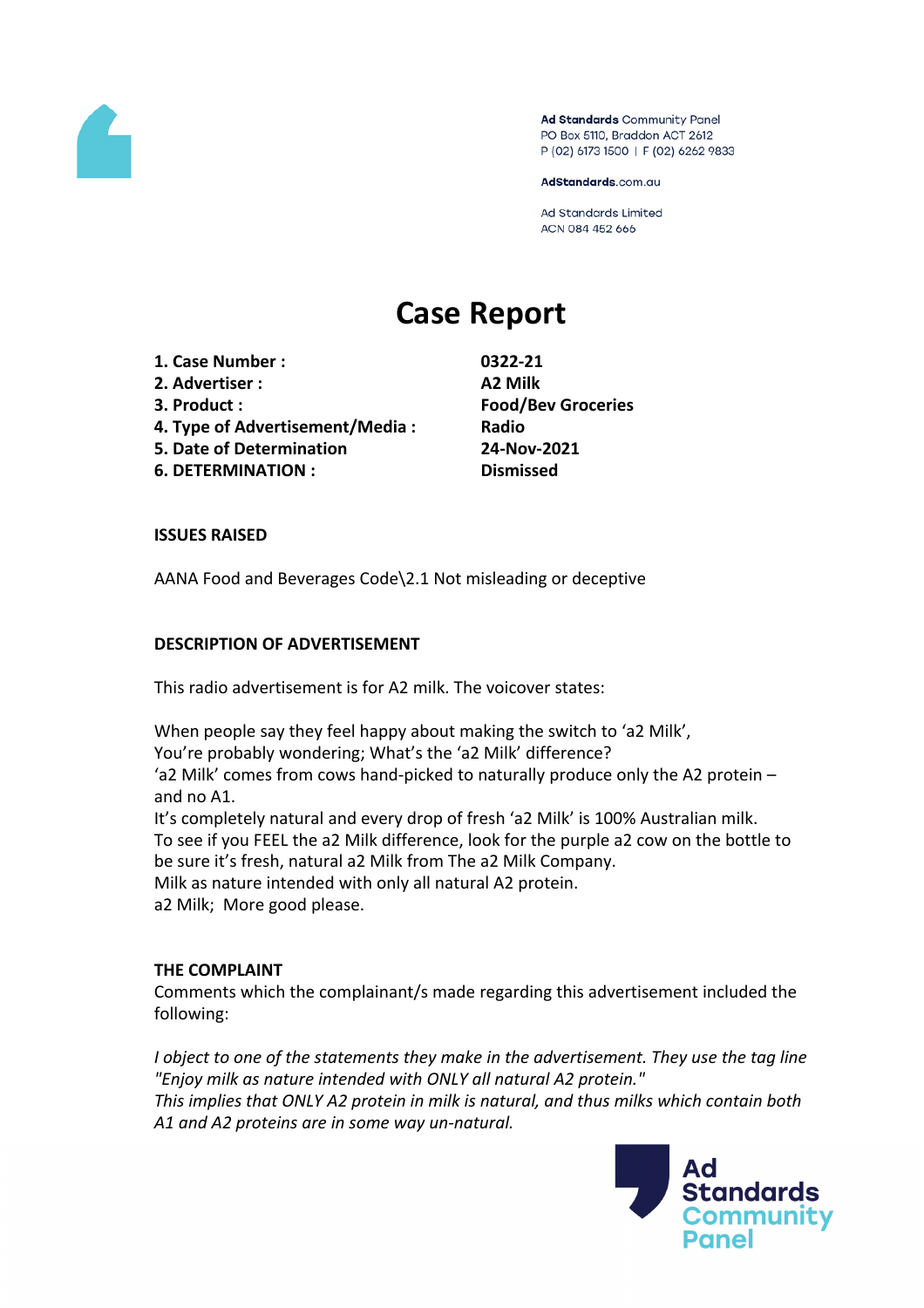

*I believe this is deceptive and mis-leading and I am just tried of companies trying to guilt people to use their products.*

*Yes their milk is a point of difference, and for some people I am sure it is easier for them to consume, but ONLY A2 protein is not as nature intended, or ALL cows would make milk with only the A2 protein and not a mixture of both. Disclaimer: I do not work for a milk or dairy related company (nor does anyone related*

*to me), however I have worked in the infant formula industry in a previous role.*

# **THE ADVERTISER'S RESPONSE**

Comments which the advertiser made in response to the complainant/s regarding this advertisement include the following:

*1.1 Based on the description provided in the complaint, we believe that the advertisement the subject of the complaint (Advertisement) is a live read advertisement in relation to our a2 Milk™ product which was broadcast on the SmoothFM radio station in Sydney from around 27 September 2021 to 7 November 2021. We enclose a copy of the full script of the Advertisement as well as one example of the live read in the attached digital copy of the Advertisement.*

*The Advertisement was broadcast on the SmoothFM radio program, which is directed at an adult audience. The target audience for the Advertisement is main grocery buyers from 25-54 years of age.*

*2.1 Compliance with the Code of Ethics*

*The Advertisement is required to comply, and does in fact comply, with the Code of Ethics. We refer to Section 2 of the Code of Ethics which regulates consumer complaints and confirm that the Advertisement:*

- *(a) does not portray people or depict material in a way which discriminates against or vilifies a person or section of the community on account of race, ethnicity, nationality, gender, age, sexual orientation, religion, disability, mental illness or political belief;*
- *(b) does not employ sexual appeal in any manner, including a manner which is exploitative or degrading of any individual or group of people;*
- *(c) does not present or portray violence;*
- *(d) treats sex, sexuality and nudity with sensitivity to the relevant audience;*
- *(e) uses language which is appropriate in the circumstances (including appropriate for the relevant audience and medium) and avoids strong or obscene language;*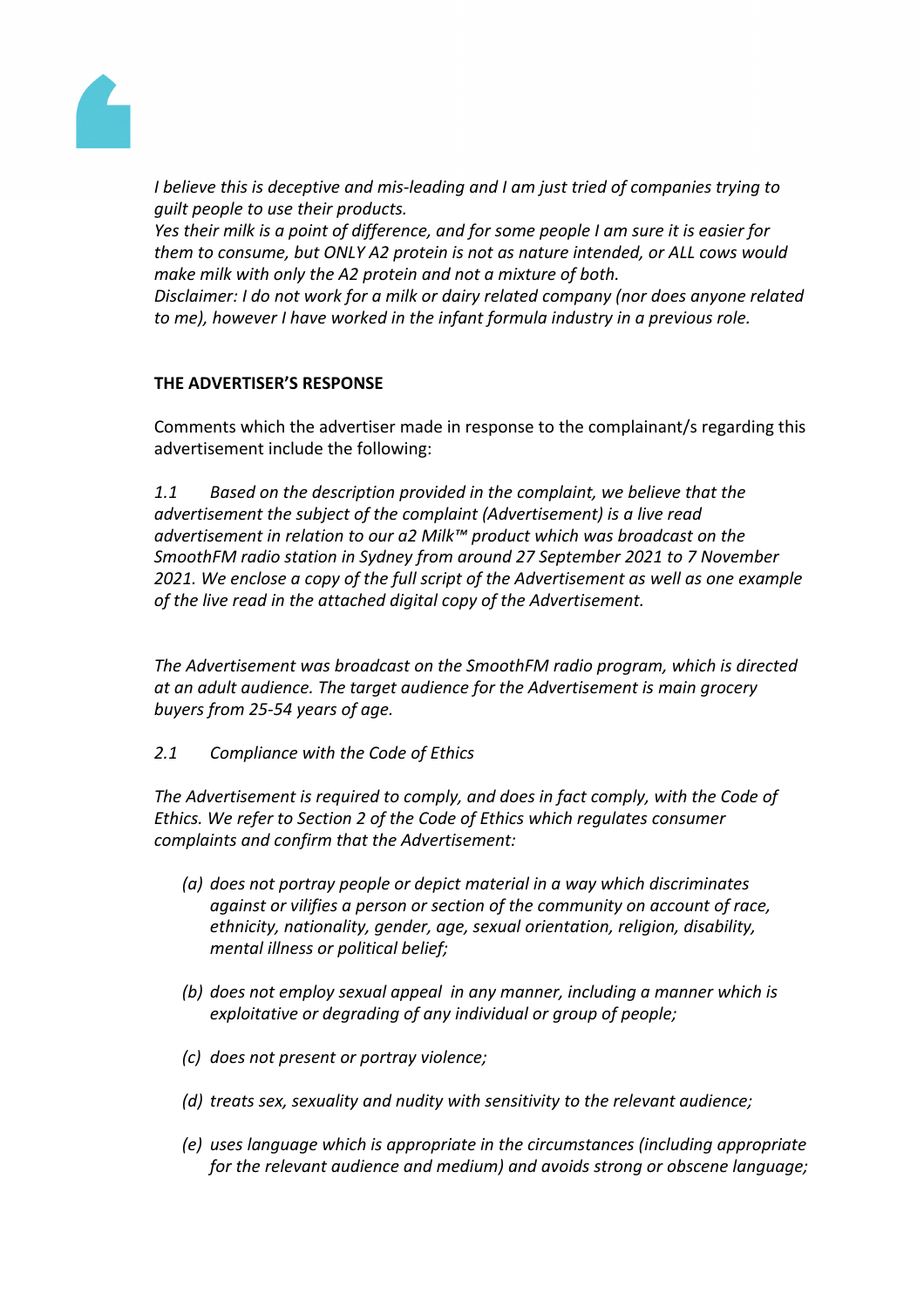

- *(f) does not depict material contrary to Prevailing Community Standards on health and safety; and*
- *(g) is clearly distinguishable as advertising to the relevant audience.*

*Further, we confirm that the Advertisement complies with Prevailing Community Standards in respect of its treatment of each of the areas outlined from paragraphs (a) to (f) above.*

*2.2 The Children's Advertising Code, Environmental Claims Code, and Wagering Advertising Code do not apply to the Advertisement*

*Section 3 of the Code of Ethics states that:*

*If the Advertising or Marketing Communication is directed primarily to children, the Children's Advertising Code may also apply.*

*The Advertisement is not directed primarily to children, having regard to the theme and language used. Rather, the Advertisement is primarily directed towards an adult demographic. Accordingly, the AANA Code for Advertising & Marketing Communications to Children does not apply to the Advertisement.*

*Section 3 of the AANA Code of Ethics also states that:*

*Depending on the nature of the product or service being advertised, these other AANA codes may also apply:*

- *Food & Beverages Advertising Code*
- *Environmental Claims Code*
- *Wagering Advertising Code*

*Neither the Environmental Claims Code nor the Wagering Advertising Code apply having regard to the nature of the product being advertised as well as the nature of the claims being made in the Advertisement.*

### *2.3 Application of Food & Beverages Advertising Code*

*The Advertisement is, however, required to comply with the Food & Beverages Advertising Code given that the Advertisement is for a beverage, being milk.*

*We refer to the following key obligation under the Food & Beverages Advertising Code:*

*Advertising for Food or Beverage Products must not be misleading or deceptive or likely to mislead or deceive. [1]*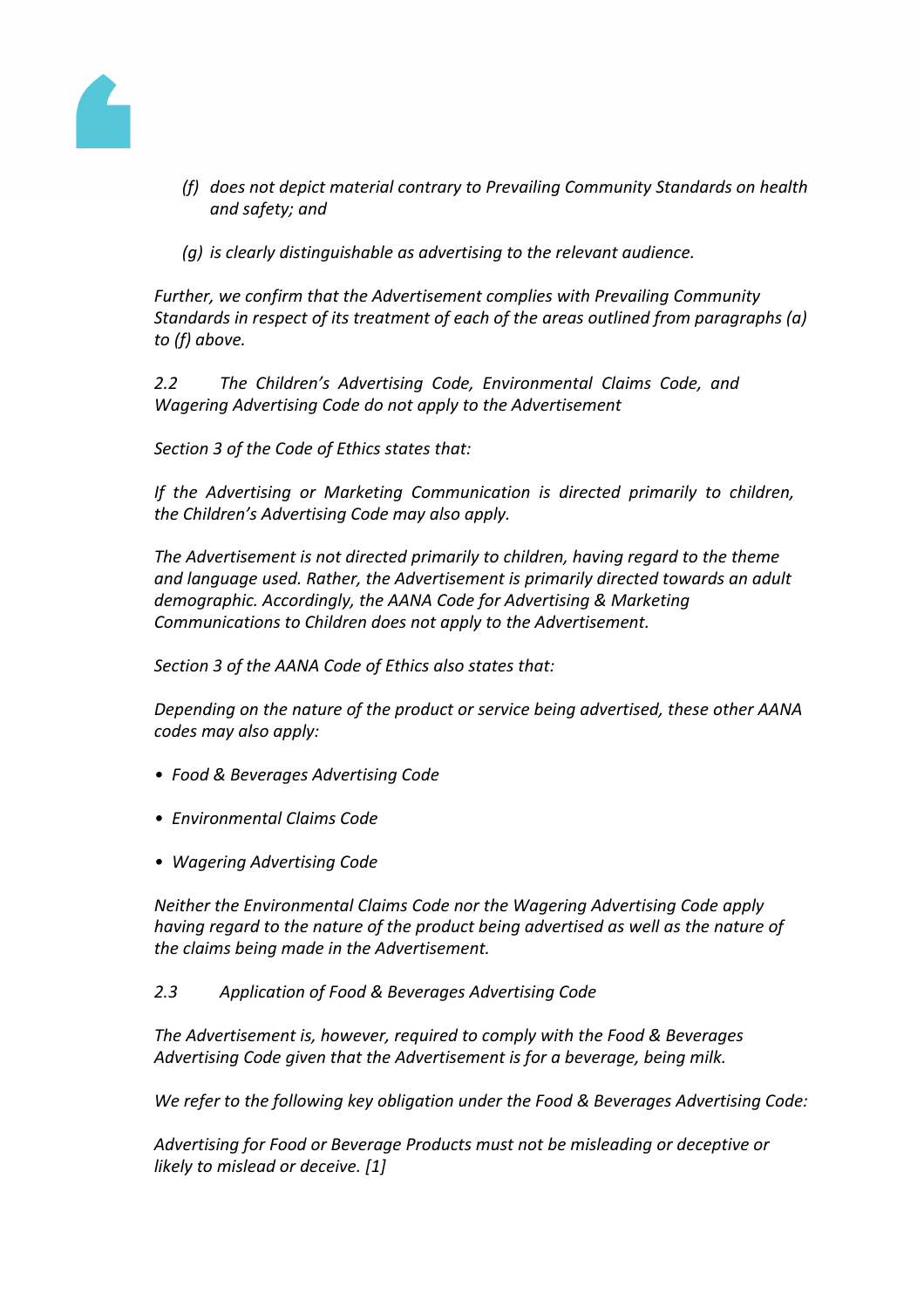

*In determining whether advertising for food or beverage products is misleading or deceptive or likely to mislead or deceive, the Community Panel will consider the likely audience for the advertising, including whether the advertisement is directed at the public at large or a more targeted audience. The Community Panel will consider whether or not an Average Consumer within the target audience would have been misled or deceived or likely to be misled or deceived by the advertisement. [2]*

*The Advertisement complies with the Food & Beverages Advertising Code for the reasons set out below.*

- *3. Our detailed response to the complaint*
- *3.1 Executive summary*

*We refer to the complainant's allegations that the tagline "Milk as nature intended with only all natural A2 protein" (Tagline) is misleading and deceptive because the complainant alleges that:*

- *• The Tagline implies that "ONLY A2 protein in milk is natural, and thus milks which contain both A1 and A2 proteins are in some way un-natural", when this is not in fact the case; and*
- *• The Tagline asserts that "ONLY A2 protein in milk is natural" when in fact "ONLY A2 protein is not as nature intended, or ALL cows would make milk with only the A2 protein and not a mixture of both".*

*The alleged representations have not in fact been made, having regard to the overall themes of the Advertisement, the net takeout for the Average Consumer in the target audience, and the wording of the Tagline. Instead, the Tagline simply makes the following representations, which can be fully substantiated:*

- *a2 Milk™ is natural; and*
- *The A2 beta-casein protein type is natural.*

*We have set out our detailed response on each of these issues below.*

*3.2 Background to A1 and A2 protein*

*The terms "A1 and A2 protein" as used in the Advertisement refer to A1 and A2 betacasein protein types.*

*Cows' milk contains a number of different protein types, including beta-casein protein which makes up around a third of the protein in cows' milk.[3] The two main betacasein protein types found in most regular cows' milk today are A1 and A2 beta-casein protein types.[4]*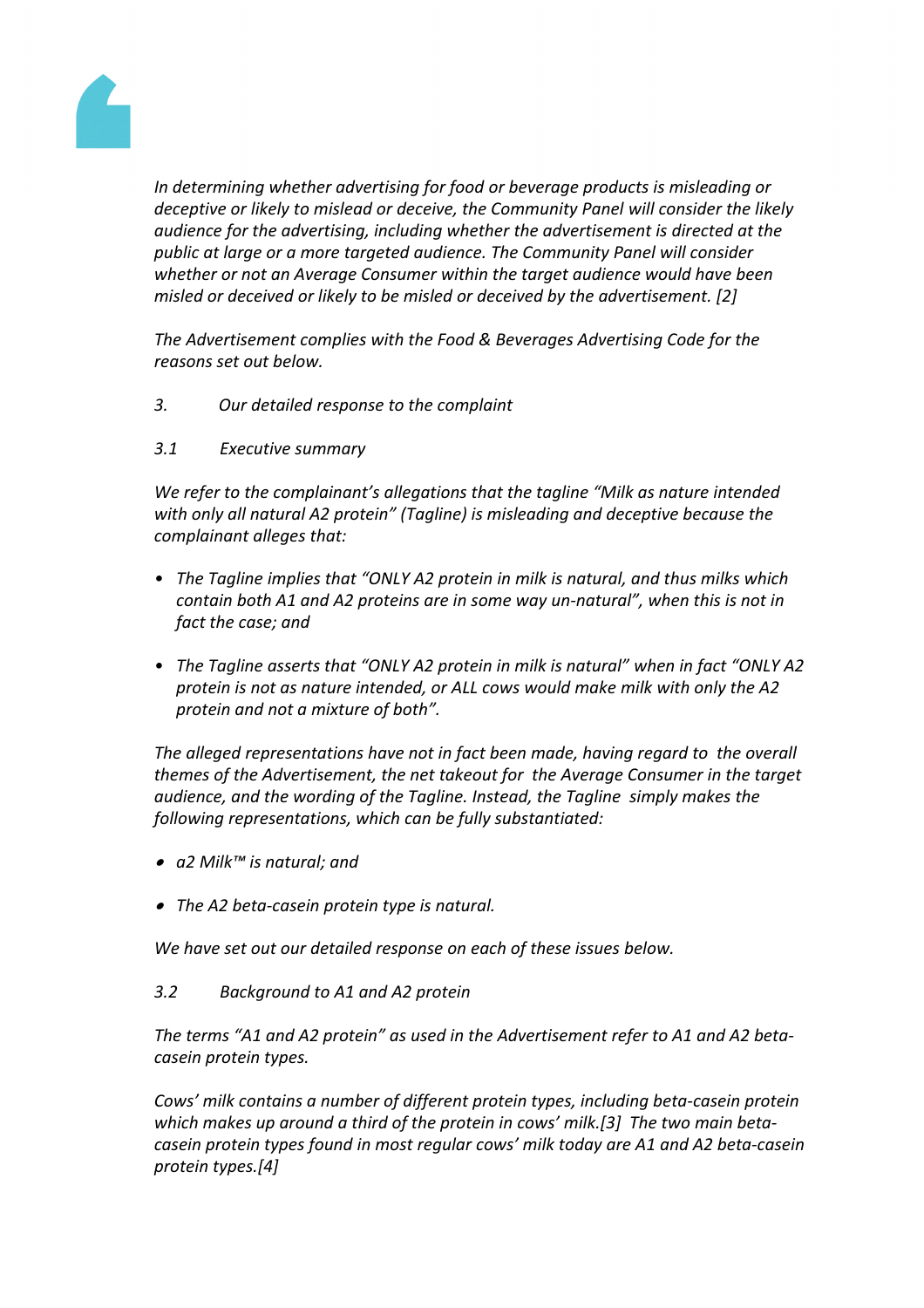

*Originally, all cows produced milk containing only the A2 beta-casein protein type.[5] However, due to selective breeding of dairy cows, over time a genetic mutation occurred as a result of which the A1 beta-casein emerged and became more common in cows' milk.[6]*

*The genetic makeup of a particular cow will determine the type of beta-casein proteins contained in the milk which it produces. For instance, some cows will naturally produce milk containing only the A1 beta-casein protein type; other cows will naturally produce milk containing both A1 and A2 beta-casein protein types; and other cows will naturally produce milk containing only the A2 beta-casein protein type.[7]*

*All a2 Milk™ is sourced from cows which naturally produce milk containing only the A2 beta- casein protein type.*

*3.3 Interpretation of the Advertisement by an Average Consumer*

*The Advertisement is true, accurate, and not in any way misleading or deceptive on the basis that:*

- *• The alleged representations do not reflect how an Average Consumer would be likely to interpret the Advertisement; and*
- *• All representations which have in fact been made in the Advertisement can be fully substantiated.*

*The complaint relies upon an assumption that the Tagline contains an express or implied assertion that the product is "Milk as nature intended" because it contains "only all natural A2 protein". However, this interpretation goes against a natural reading of the specific wording of the Tagline when heard in the context of the Advertisement as a whole, as well as the overall impression created by the Advertisement.*

*The Tagline specifically uses the word "with" between the two concepts of "Milk as nature intended" and "only all natural A2 protein". The word "with" is a neutral linking word, which does not carry any connotations of cause and effect. Accordingly, an Average Consumer within the target audience would interpret the Tagline as meaning simply that the product is both "Milk as nature intended" and contains "only all natural A2 protein".*

*The Tagline effectively summarises the overall message of the Advertisement, which is that:*

- *a2 Milk™ is natural; and*
- *The A2 beta-casein protein type is natural.*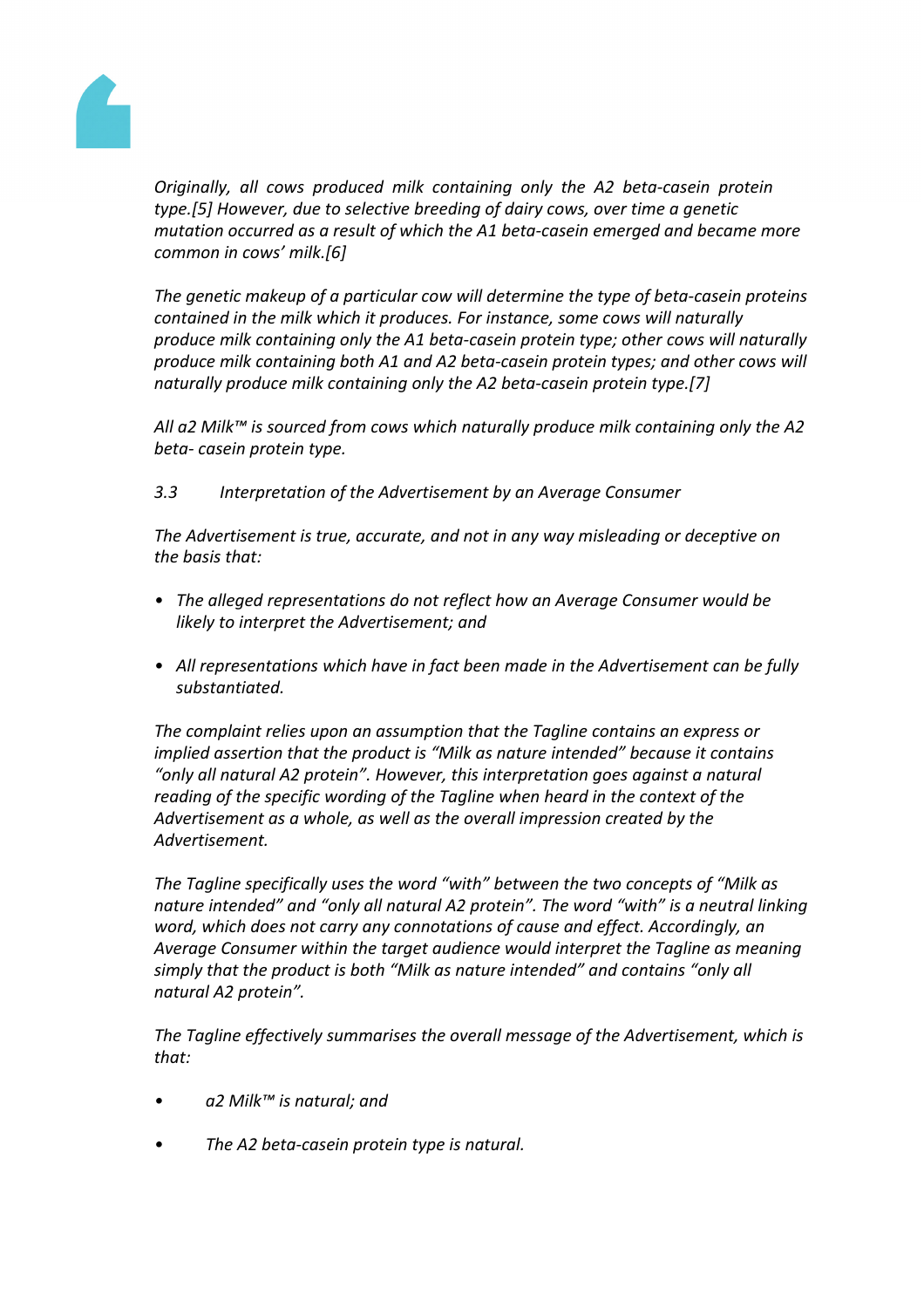

*This message is reflected in the earlier references in the Advertisement to the fact that the A2 beta-casein protein type is "naturally produced" by "hand-picked cows" and also that a2 Milk™ is "completely natural". These references are designed to reassure the consumer that there is in fact nothing unnatural about a2 Milk™ and how it is produced. These claims have been included to address the fact that consumers do not necessarily know what the A2 beta-casein protein type is. That is, we have received feedback from consumers wanting to understand whether the A2 beta-casein protein type is some form of additive or other unnatural ingredient in the product. The Advertisement therefore explains that the A2 beta- casein protein type is natural and that our milk is natural.*

# *3.4 Specific substantiation for Tagline complained about*

## *Our a2 Milk™ is natural*

*We confirm that a2 Milk™ is "Milk as nature intended" because it is in fact natural cows' milk which has not been modified or processed in any manner which would detract from its "naturalness" in the eyes of an Average Consumer within the target audience. Whilst a2 Milk™ has been pasteurised and homogenised, these are very common processes for producing commercial milk and would not affect an Average Consumer's view of whether or not a product is a natural milk product.*

# *The A2 beta-casein protein type is natural*

*As discussed above, the A2 beta-casein protein type is a naturally occurring protein in cows' milk. Moreover, the A2 beta-casein protein type was the original milk protein in the sense that it preceded all other beta-casein protein types in cows' milk, including the A1 beta- casein protein type. Hence, it is entirely natural for cows to produce milk which contains only the A2 beta-casein protein type.*

*4. Conclusion*

*For the reasons set out above, we believe that:*

- *(a) the Advertisement is not misleading or deceptive or otherwise in contravention of prevailing community standards; and*
- *(b) does not contravene the AANA Food & Beverages Advertising Code or the AANA Code of Ethics.*

*Therefore, we believe the complaint should be dismissed.*

*If you require any further details about any matters associated with this complaint, we would be happy to assist in providing those.*

*Notes 1 Food & Beverages Advertising Code – Section 2.1.*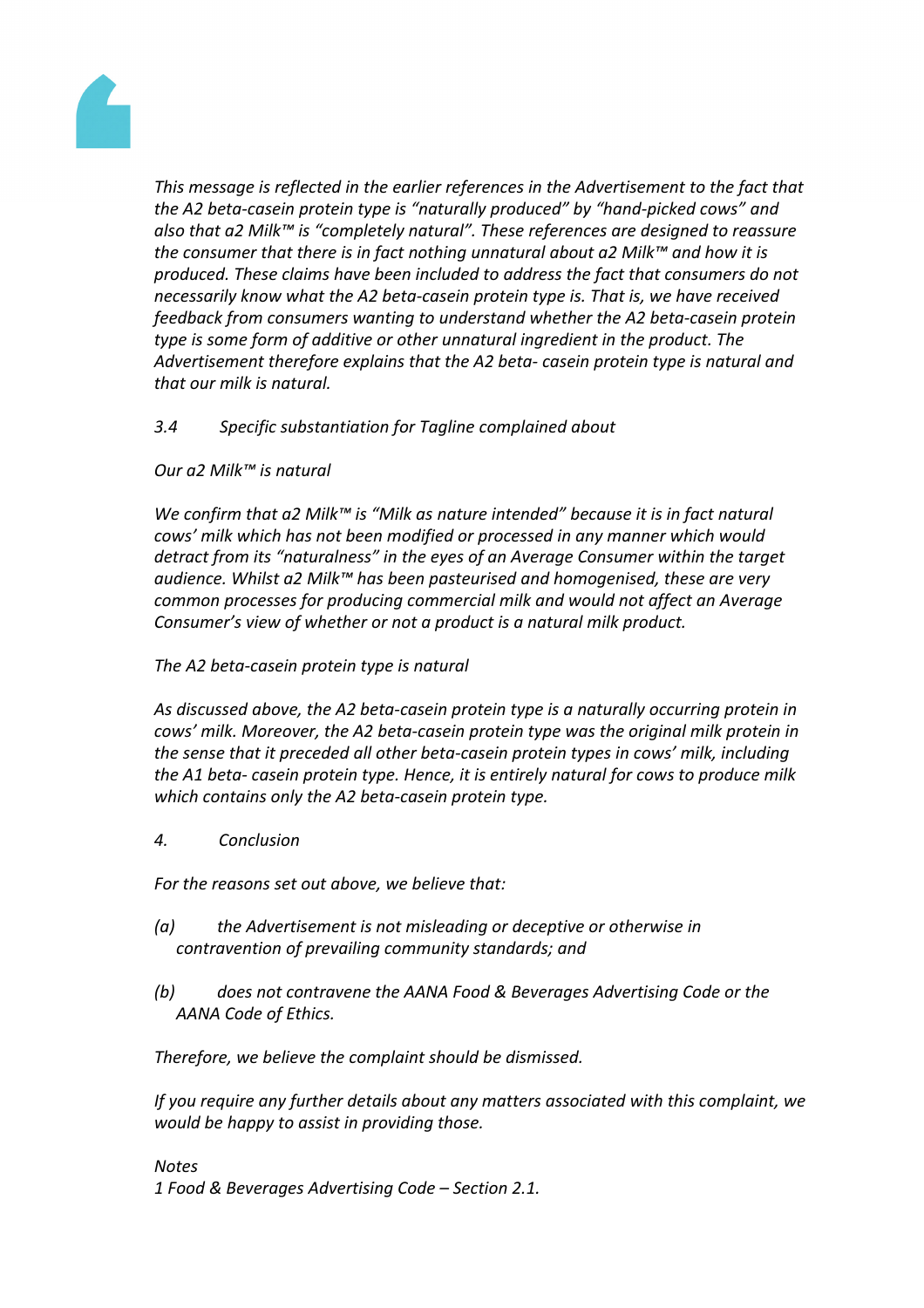

*2 Food & Beverages Advertising Code – Practice Note, Section 2.1. 3 Pieter Walstra and Robert Jenness, Dairy Chemistry and Physics (Wiley-Interscience, 1st ed, 1984). 4 Mohammed R Ul Haq, ß-Casomorphins: A1 Milk, Milk Peptides and Human Health (Springer, 2020). 5 Patrick F Fox and Paul McSweeney (eds), Advanced Dairy Chemistry (Springer, 3rd ed, 2003). 6 Mohammed R Ul Haq, ß-Casomorphins: A1 Milk, Milk Peptides and Human Health (Springer, 2020). 7 Mohammed R Ul Haq, ß-Casomorphins: A1 Milk, Milk Peptides and Human Health (Springer, 2020).*

# **THE DETERMINATION**

The Ad Standards Community Panel (the Panel) considered whether this advertisement breaches the AANA Food and Beverages Advertising Code (the Food Code).

The Panel noted the complainant's concern that the advertisement suggests that only the A2 protein in milk is natural and that milks containing other proteins are unnatural.

The Panel viewed the advertisement and noted the advertiser's response.

The Panel noted that the product advertised is a beverage product and that therefore the provisions of the Food Code apply.

# **Section 2.1 Advertising for Food or Beverage Products must not be misleading or deceptive or likely to mislead or deceive.**

The Panel Noted the Practice Note to this section of the Food Code which provides:

*"In determining whether advertising for food or beverage products is misleading or deceptive or likely to mislead or deceive, the Community Panel will consider the likely audience for the advertising, including whether the advertisement is directed at the public at large or a more targeted audience. The Community Panel will consider whether or not an Average Consumer within the target audience would have been misled or deceived or likely to be misled or deceived by the advertisement."*

The Panel noted that the target audience for this advertisement would be anyone listening to the radio station that the advertisement was broadcast on.

The Panel noted the advertiser's response that the advertisement heavily promotes the natural aspect of the A2 protein due to consumers potential confusion about the protein, and to correct assumptions that the A2 protein is in some way unnatural or man-made.